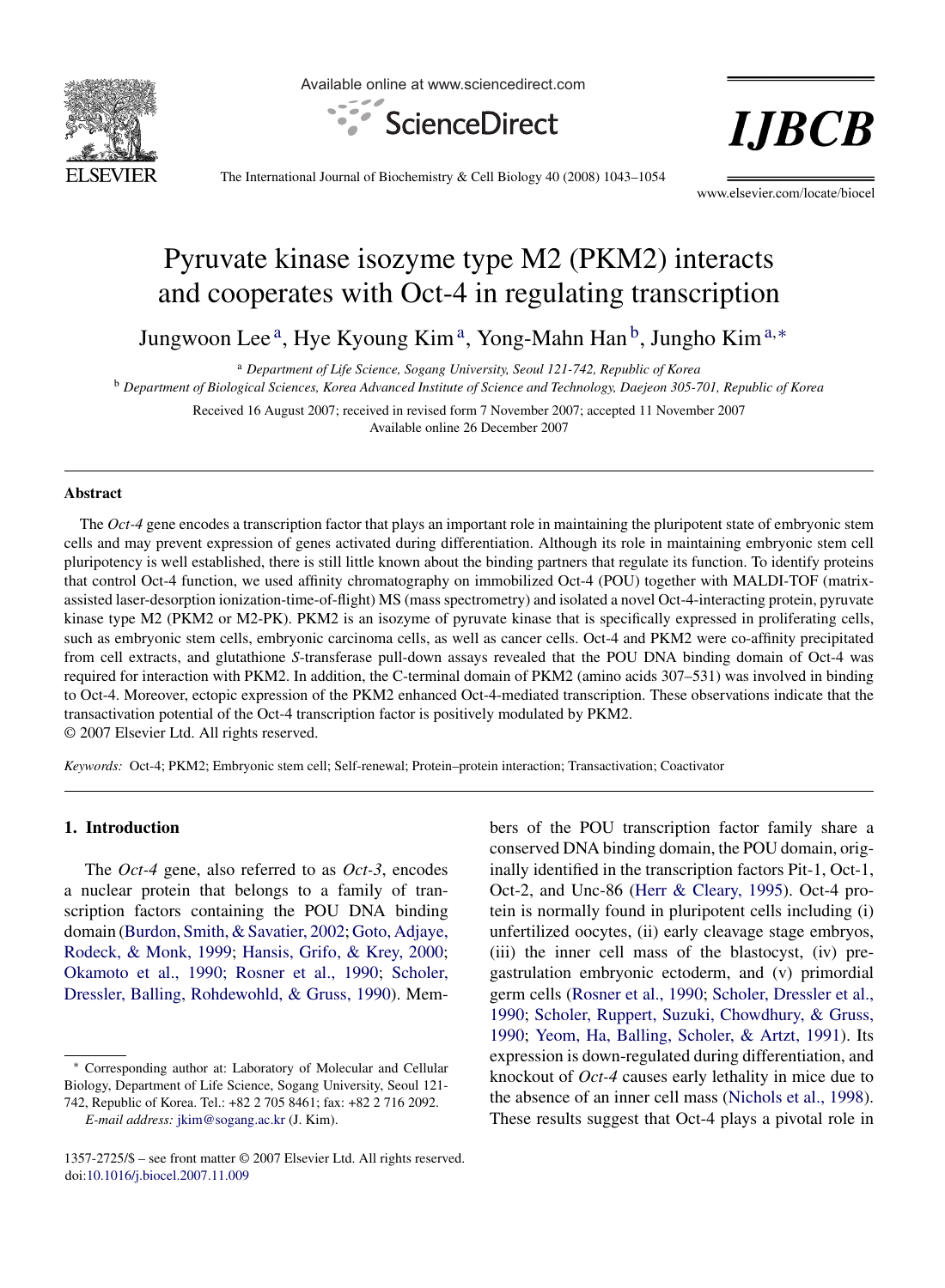<span id="page-1-0"></span>mammalian development ([Pesce, Wang, Wolgemuth, &](#page-11-0) [Scholer, 1998\)](#page-11-0) and in the self-renewal of embryonic stem (ES) cells [\(Niwa, Miyazaki, & Smith, 2000\).](#page-11-0)

Oct-4 activates transcription via octamer motifs (5 -ATGCAAAT-3 ) located proximal or distal to the transcription start sites of key genes whose expression is specific to pluripotent cells [\(Lamb & Rizzino, 1998;](#page-10-0) [Scholer, Dressler et al., 1990;](#page-11-0) [Scholer, Ruppert et al.,](#page-11-0) [1990\).](#page-11-0) Oct-4 binding sites have been found in various genes including *Sox-2*, *fgf-4* (fibroblast growth factor-4), *pdgf*α*r* (platelet-derived growth factor-α receptor), *opn* (osteopontin), *Utf1* (undifferentiated transcription factor 1), *Rex-1*, *Fbx15*, and *Nanog* [\(Ambrosetti, Basilico,](#page-9-0) [& Dailey, 1997;](#page-9-0) [Ben-Shushan, Thompson, Gudas, &](#page-9-0) [Bergman, 1998;](#page-9-0) [Fukushima et al., 1998; Kraft et al.,](#page-10-0) [1996; Kuroda et al., 2005;](#page-10-0) [Nishimoto, Fukushima,](#page-10-0) [Okuda, & Muramatsu, 1999;](#page-10-0) [Okuda et al., 1998; Rodda](#page-11-0) [et al., 2005; Tokuzawa et al., 2003;](#page-11-0) [Vigano & Staudt,](#page-11-0) [1996\).](#page-11-0) In addition, Oct-4 may silence genes such as *Cdx2*, *Hand-1*, *IFN-* $\tau$  (tau interferon), and the  $\alpha$  and  $\beta$  subunits of chorionic gonadotropin, expressed in the trophectoderm but not in embryos prior to blastocyst formation ([Ezashi, Ghosh, & Roberts, 2001;](#page-10-0) [Liu & Roberts,](#page-10-0) [1996;](#page-10-0) [Liu, Leaman, Villalta, & Roberts, 1997;](#page-10-0) [Niwa et](#page-11-0) [al., 2000\).](#page-11-0) This suggests that Oct-4 functions as a master switch during differentiation, regulating cells that have pluripotent potential or can develop such potential ([Ovitt](#page-11-0) [& Scholer, 1998;](#page-11-0) [Pesce & Scholer, 2001\).](#page-11-0)

Pyruvate kinase isozyme type M2 (PKM2 or M2- PK) is an isozyme of pyruvate kinase, a key glycolytic enzyme which is consistently altered during tumorigenesis ([Mazurek, Grimm, Boschek, Vaupel, & Eigenbrodt,](#page-10-0) [2002;](#page-10-0) [Mazurek, Boschek, Hugo, & Eigenbrodt, 2005\).](#page-10-0) Four distinct isoforms of pyruvate kinase have been shown to occur in mammals and have been named the M1-, M2-, L-, and R-types [\(Imamura, Taniuchi,](#page-10-0) [& Tanaka, 1972;](#page-10-0) [Nakashima, Miwa, Oda, Tanaka, &](#page-10-0) [Imamura, 1974;](#page-10-0) [Tanaka, Harano, Sue, & Morimura,](#page-11-0) [1967\).](#page-11-0) Pyruvate kinase isozymes type L (PKL) and R (PKR) are encoded by the same gene, but are under the control of different promoters [\(Mazurek et al., 2005;](#page-10-0) [Staal & Rijksen, 1991\).](#page-11-0) PKM1 and PKM2 are different splice products of the same mRNA transcript and differ by 21 amino acids [\(Noguchi, Inoue, & Tanaka,](#page-11-0) [1986\).](#page-11-0) Expression of the pyruvate kinase isozymes is tissue-specific and developmentally regulated [\(Imamura](#page-10-0) [& Tanaka, 1982\).](#page-10-0) Different isozymes of pyruvate kinase are expressed depending upon the metabolic roles of the various cells and tissues ([Mazurek et al., 2005\).](#page-10-0)

PKM2 is considered to be the prototype isozyme since it is the only form detected in early fetal tissues, and is present in most adult tissues [\(Imamura et al.,](#page-10-0) [1972; Noguchi et al., 1986\).](#page-10-0) This form is progressively replaced by PKM1 in skeletal muscle, heart, and brain during development. Carcinogenesis apparently reverses this process [\(van Veelen, Staal, Verbiest, & Vlug, 1977\).](#page-11-0) Proliferating cells, and tumor cells in particular, express PKM2. During tumor formation, a shift in pyruvate kinase isoenzyme composition always takes place in such a manner that the tissue specific isozyme, such as PKM1 in brain or PKL in the liver, disappears and PKM2 is expressed [\(Mazurek et al., 2005\).](#page-10-0) In adenocarcinomas of the mammary gland, the content of PKM2 increases in parallel with malignancy [\(Bahnemann, Domingo,](#page-9-0) [Eigenbrodt, & Reinacher, 1990\).](#page-9-0) In addition, it seems that this variant of PKM2 is a tumor-specific oncoprotein involved in a novel metabolic strategy for energy generation during rapid cell proliferation [\(Guminska,](#page-10-0) [Ignacak, Kedryna, & Stachurska, 1997\).](#page-10-0) Upregulation of PKM2 protein correlates with an increase in pyruvate kinase mRNA and is under the control of Ras ([Mazurek,](#page-10-0) [Zwerschke, Jansen-Durr, & Eigenbrodt, 2001\)](#page-10-0) and the transcription factors HIF-1, SP1, and SP3 [\(Discher,](#page-10-0) [Bishopric, Wu, Peterson, & Webster, 1998;](#page-10-0) [Kress et al.,](#page-10-0) [1998\).](#page-10-0)

To identify other factors involved in regulating the activity of the Oct-4 *in vivo*, we carried out GST pull-downs in P19 embryonic carcinoma cell lysates, followed by MALDI-TOF (matrix-assisted laser-desorption ionization-time-of-flight) MS (mass spectrometry), and identified PKM2 as a binding partner. We confirmed the interaction between Oct-4 and PKM2 *in vitro* using bacterially expressed fusion proteins and *in vivo* by affinity precipitation/Western blot analysis. Northern blot analysis showed that Oct-4 and PKM2 are co-expressed in pluripotent embryonic stem cells. In addition we found in transient transfection assays that the transcriptional activity of Oct-4 was stimulated by PKM2. Our data demonstrate that Oct-4-mediated transcriptional activity is positively regulated by PKM2.

## **2. Materials and methods**

## *2.1. Materials and general methods*

Restriction endonucleases, polynucleotide kinase, calf intestinal alkaline phosphatase, the Klenow fragment of DNA polymerase I, and T4 DNA ligase were purchased from New England Biolabs (Beverly, MA, USA). Plasmid DNA preparation, restriction enzyme digestion, agarose gel electrophoresis of DNA, DNA ligation, bacterial transformation, and SDSpolyacrylamide gel electrophoresis were carried out by standard methods ([Sambrook & Russell, 2001\).](#page-11-0) PCR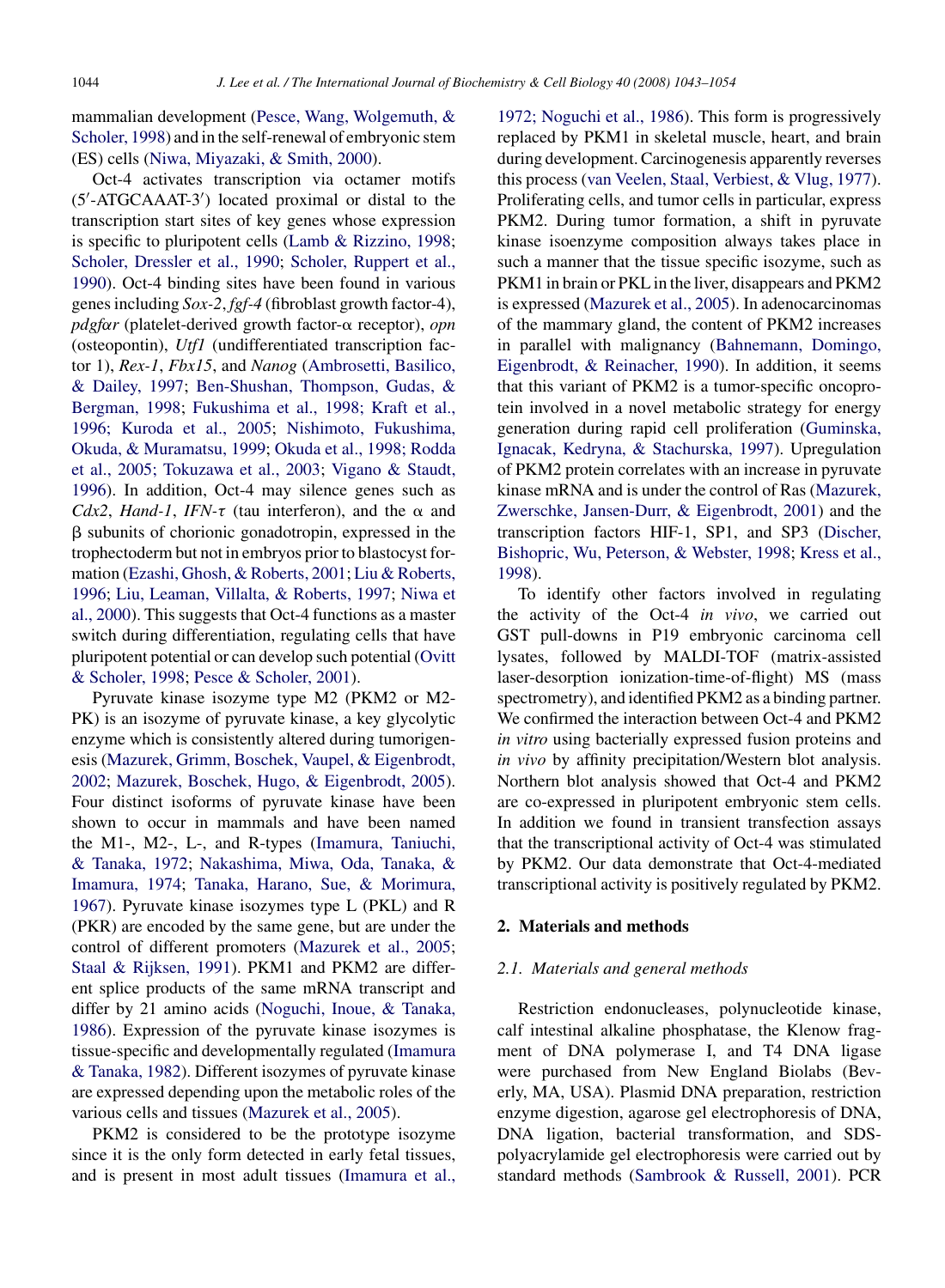amplification products were sequenced by the chain termination method, using double-stranded DNA templates, to ensure the absence of mutations.

## *2.2. Isolation of Oct-4 complexes and mass spectrometry*

For affinity purification of Oct-4-associated proteins, a GST-fusion Oct-4 (POU) was constructed as described below. GST pull-downs and SDS-PAGE were carried out as described previously ([Lee, Rhee, Bae, Han, & Kim,](#page-10-0) [2005\).](#page-10-0) The band for MALDI-TOF mass spectrometry was excised from the gel and digested with trypsin. The molecular mass of the tryptic fragments was determined as described previously [\(Kim, Kim, & Bahk, 2003\).](#page-10-0)

# *2.3. Purification of six histidine-tagged Oct-4 protein*

Recombinant six histidine-tagged Oct-4 proteins were purified as described [\(Lee et al., 2005\).](#page-10-0) The elution profile of  $(His)_6$ -Oct-4 protein was monitored by Western blotting using monoclonal Xpress antibody (Invitrogen, CA, USA).

## *2.4. Plasmid construction*

To construct the PKM2, total RNA was prepared from mouse ES cells and cDNA was synthesized using the Superscript<sup>TM</sup> First-strand Synthesis System (Invitrogen), as described previously [\(Lee et al.,](#page-10-0) [2005\).](#page-10-0) To construct pcDNA3-PKM2, the mouse ES cellderived cDNAs were amplified with primer 5 -PKM2- 1 [5'-GATC<u>GAATTC</u>ATGCCGAAGCCACACAGT-3' (an EcoRI site is underlined)] and 3 -PKM2-531 [5′-GATC<u>CTCGAG</u>TCAAGGTACAGGCACTAC-3′ (a XhoI site is underlined)]. The PCR product was digested with EcoRI and XhoI and cloned into the same sites of pcDNA3. To construct pCMV-Tag3B/PKM2, plasmid pcDNA3/PKM2 was digested with EcoRI and XhoI and cloned into the same site of pCMV-Tag3B (Stratagene). For pCMV-Tag2A/PKM2, plasmid pcDNA3/PKM2 was digested with BamHI and XhoI and cloned into the same site of pCMV-Tag2A (Stratagene).

pEF-BOS/GST was generated as described ([Kim,](#page-10-0) [Lee, Branton, & Pelletier, 1999;](#page-10-0) [Sanchez et al., 1994\).](#page-11-0) For pEF-BOS/GST-Oct-4, plasmid pcDNA3/Oct-4 [\(Lee](#page-10-0) [et al., 2005\)](#page-10-0) was amplified by PCR using primers 5 mOct4-2 (5'-GATC<u>GGATCC</u>GCTGGACACCTGGC-TTCA-3 , a BamHI site underlined) and 3 -mOct4-352 (5 -GATCGCGGCCGCTCAGTTTGAATGCATGGG-3 , a NotI site underlined), digested with BamHI and

NotI, and cloned into the same sites of pEF-BOS/ GST.

The construction of GST-Oct-4 (NTD), GST-Oct-4 (POU), and GST-Oct-4 (CTD) has been described [\(Lee et al., 2005\).](#page-10-0) For GST-PKM2 (1–305), pCMV-Tag3B/PKM2 was digested with XmnI, blunted with Klenow, and digested with EcoRI. The resulting fragment was ligated into pGEX (4T-1), which had been digested with EcoRI and XhoI (rendered blunt). For GST-PKM2 (241–408), plasmid pCMV-Tag3B/PKM2 was amplified by PCR using primers 5 -PKM2-241 (5′-GATC<u>GAATTC</u>TTTGCATCTTTCATCCGC-3′, an EcoRI site underlined) and 3 -PKM2-408 (5 - GATC<u>CTCGAG</u>GGGGTCGCTGGTAATGGG-3′, a XhoI site underlined), digested with EcoRI and XhoI, and cloned into the same sites of pGEX (4T-1). For GST-PKM2 (307–531), pCMV-Tag3B/PKM2 was digested with XmnI and ApaI and blunted with Klenow. The resulting fragment was ligated into  $pGEX$  (3 $\times$ ) that had been digested with EcoRI (rendered blunt).

#### *2.5. Subcellular localization of Oct-4 and PKM2*

Immunocytochemical analyses were performed as previously described ([Lee, Kim, Pelletier, & Kim, 2004\).](#page-10-0) Briefly, COS-7 cells were plated on glass coverslips and transfected with pcDNA3/Oct-4 and pCMV-Tag2A/PKM2 plasmids. 48 h after transfection, the cells were washed in phosphate-buffered saline (PBS) and fixed for 10 min at  $-20$  °C with acetone/methanol (1:1, v/v). To detect Oct-4 and PKM2, we used primary antibodies for Oct-4 (C-10, Santa Cruz Biotechnology, Santa Cruz, CA, USA) and Flag tag (F7425, rabbit polyclonal, Sigma, St. Louis, MO, USA), respectively. The subcellular distribution of Oct-4 or PKM2 was examined using a confocal laser scanning microscope (LSM5 Pascal, Carl Zeiss Co. Ltd., Germany).

## *2.6. GST pull-down assays and co-affinity precipitation*

*In vitro* GST pull-down assays were performed as described previously ([Lee et al., 2005\).](#page-10-0) For *in vivo* co-affinity precipitation experiments, 293T cells were co-transfected with  $0.1 \mu$ g of pCMV-Tag2A/PKM2 together with either  $2 \mu g$  of pEF-BOS/GST or pEF-Bos/GST-Oct-4 using VivaMagic Reagent (Vivagen Co. Ltd., Republic of Korea). Co-affinity precipitation assays were also performed as described [\(Kim et al., 1999;](#page-10-0) [Lee et al., 2005\),](#page-10-0) and bound proteins were detected by immunoblotting with anti-Oct-4 (C-10) or anti-Flag (M2) antibodies ([Lee et al., 2005\).](#page-10-0)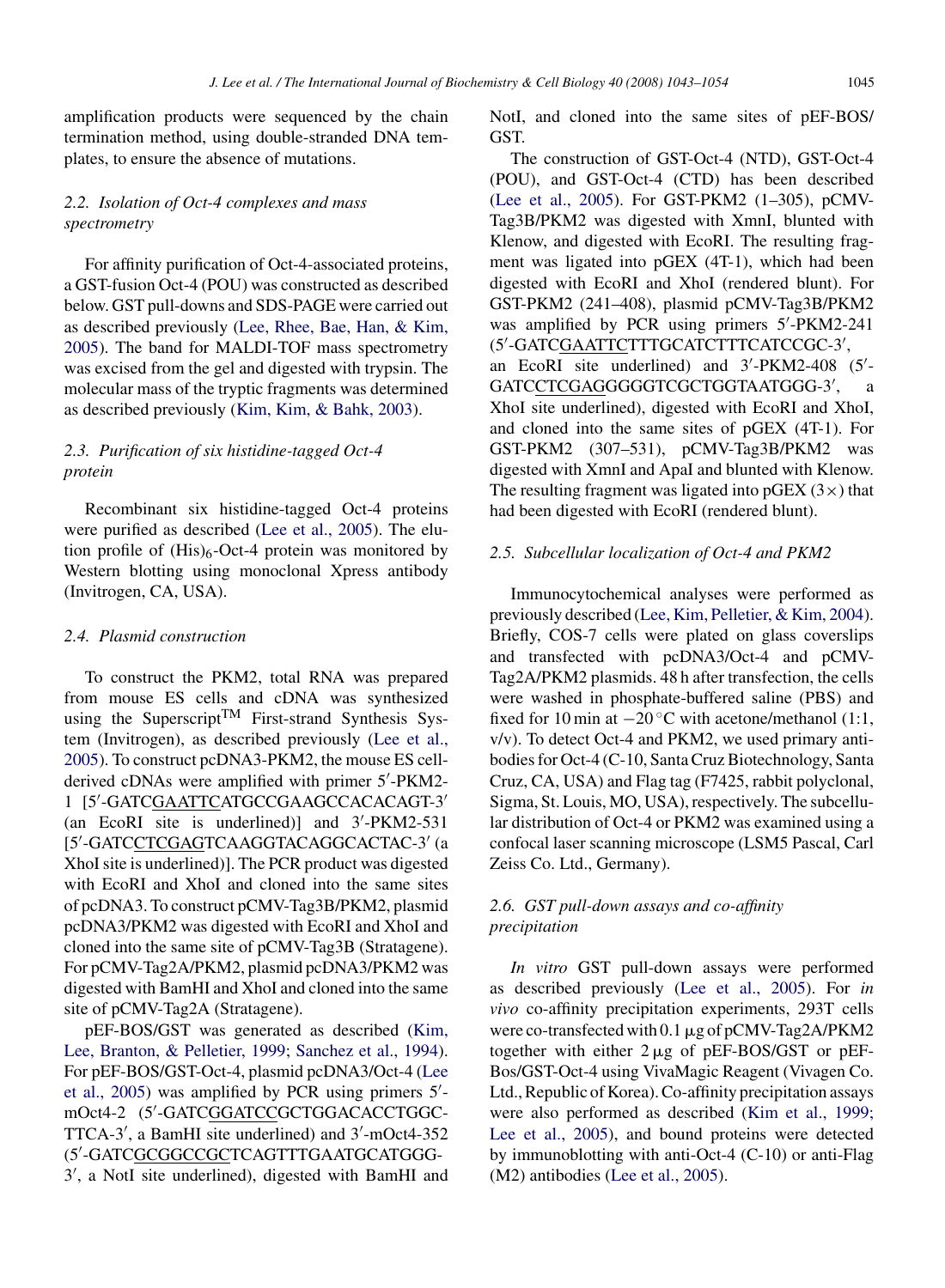## *2.7. Cell culture, electroporation, and reporter assays*

NIH3T3, P19, HeLa, COS-7, or 293T cells were maintained in Dulbecco's modified Eagle's medium (DMEM) supplemented with 10% heat inactivated fetal calf serum (Hyclone, Logan, UT, USA), penicillin, and streptomycin. Cells were transiently transfected with plasmids by electroporation using the Gene Pulser II RF module system according to the manufacturer's instructions (Bio-Rad, Hercules, CA, USA). Luciferase assays were performed with the Dual-luciferase Assay System (Promega, Madison, WI, USA). Renilla luciferase activities were used to normalize transfection efficiencies.

#### *2.8. Northern blot analysis*

For Northern blotting, total cell RNAs were prepared using Trizol reagent (Invitrogen), and aliquots (5  $\mu$ g/lane) were separated on 1.5% agaroseformaldehyde gels. RNA was transferred to Hybond nylon membranes (Amersham) and cross-linked to the membranes in a GS Gene Linker UV Chamber (Bio-Rad). The gel-purified PstI and XhoI-digested DNA fragment (0.65 kb) of mouse Oct-4 cDNA was  $^{32}P$ labeled using a Prime-It II Random Primer Labeling kit (Stratagene). For the PKM2-specific probe, the PKM2 specific coding region (PKM2 cDNA nt 1184–1252) ([de Luis & del Mazo, 1998\)](#page-10-0) of pCMV-Tag2A/PKM2 was amplified with primers 5'-PKM2-1184 [5'-TCGAGGAACTCCGCCGCCTG-3 ] and 3 -PKM2- 1252 [5 -CCACGGCACCCACGGCGGCA-3 ]. The PCR product was directly cloned into pCR2.1-TOPO Vector (Invitrogen) to generate pCR2.1-TOPO/PKM2 (1184–1252). The gel purified EcoRI-digested DNA fragment (69 bp) of pCR2.1-TOPO/PKM2 (1184–1252) was also <sup>32</sup>P-labeled using a Prime-It II Random Primer Labeling kit (Stratagene). Hybridizations, using the radiolabeled probe, were carried out overnight in ExpressHyb Solution (Clontech) at 68 ◦C. The blots were washed twice at  $68^{\circ}$ C with  $2 \times$  SSC/0.1% SDS, and once at  $68^{\circ}$ C with  $0.2 \times$  SSC/0.1% SDS, and radiolabeled bands were visualized by autoradiography.

#### **3. Results**

## *3.1. Identification of PKM2 as an Oct-4-interacting protein*

To isolate potential regulators of Oct-4 protein, we used mass spectrometry to identify proteins associating with it. The POU domain of Oct-4 is believed to act as a domain for DNA binding and protein interaction ([Ambrosetti et al., 1997;](#page-9-0) [Butteroni, De Felici, Scholer, &](#page-10-0) [Pesce, 2000;](#page-10-0) [Ezashi et al., 2001; Lee et al., 2005;](#page-10-0) [Zhang,](#page-11-0) [Liao, Xu, & Jin, 2007\).](#page-11-0) Bacterially expressed GST or GST-Oct-4 POU DNA binding domain (POU) fusion proteins immobilized on glutathione-Sepharose beads were mixed with P19 embryonic carcinoma cell extracts. After extensive washing, bound proteins were eluted with SDS loading buffer and analyzed by SDS-PAGE and Coomassie blue staining. Several proteins including proteins of ∼60 kDa (denoted by an arrow), ∼30 kDa (denoted by an arrowhead), and ∼22 kDa (denoted by an asterisk), were visible in the Coomassie blue stained gel ([Fig. 1A](#page-4-0)). The 22 and 30 kDa species were present in eluates from both the GST and GST-Oct-4 (POU) affinity matrices ([Fig. 1A](#page-4-0), lanes 3 and 5) and were not observed if the P19 cell extract was omitted from the GST or GST-Oct-4 (POU) beads ([Fig. 1A](#page-4-0), lanes 2 and 4). This suggested that the 22 and 30 kDa proteins were not retained specifically by Oct-4 (POU), and these species were not further characterized. The 60 kDa protein species was observed in eluates from the GST-Oct-4 (POU) beads [\(Fig. 1A](#page-4-0), lane 5), not from a column that had GST coupled to it and had been exposed to P19 cell extracts [\(Fig. 1A](#page-4-0), lane 3), and not in eluates from GST-Oct-4 (POU) beads that had not been exposed to P19 cell extract [\(Fig. 1A](#page-4-0), lane 4). These results indicated that it was specifically retained by and eluted from the GST-Oct-4 (POU) affinity matrix. The band was extracted from the gel matrix by trypsin digestion and analyzed by MALDI-TOF mass spectrometry; this identified peptides derived from PKM2 ([Fig. 1B](#page-4-0)). In addition, there are several other bands, for example bands of MW ∼70 kDa and MW ∼45 kDa, that are specific for eluates from GST-Oct-4 (POU) beads that had been exposed to P19 cell extract ([Fig. 1A](#page-4-0), lane 5). These bands were also excised and submitted to identification. The corresponding proteins are currently under investigation.

## *3.2. Oct-4 interacts with PKM2 in vitro and in vivo*

*In vitro* interaction between Oct-4 and PKM2 was investigated using GST-fusion proteins containing PKM2. As shown in [Fig. 2A](#page-5-0), approximately 10% of input Oct-4 protein from P19 embryonic carcinoma cell lysates was retained on PKM2-conjugated Sepharose beads. Bound Oct-4 protein was quantified using the ChemiDocTM XRS System (Bio-Rad). As Oct-4 did not bind to GST alone [\(Fig. 2A](#page-5-0), lane 2), the interaction was considered to be specific. We conformed that similar amounts of GST and GST-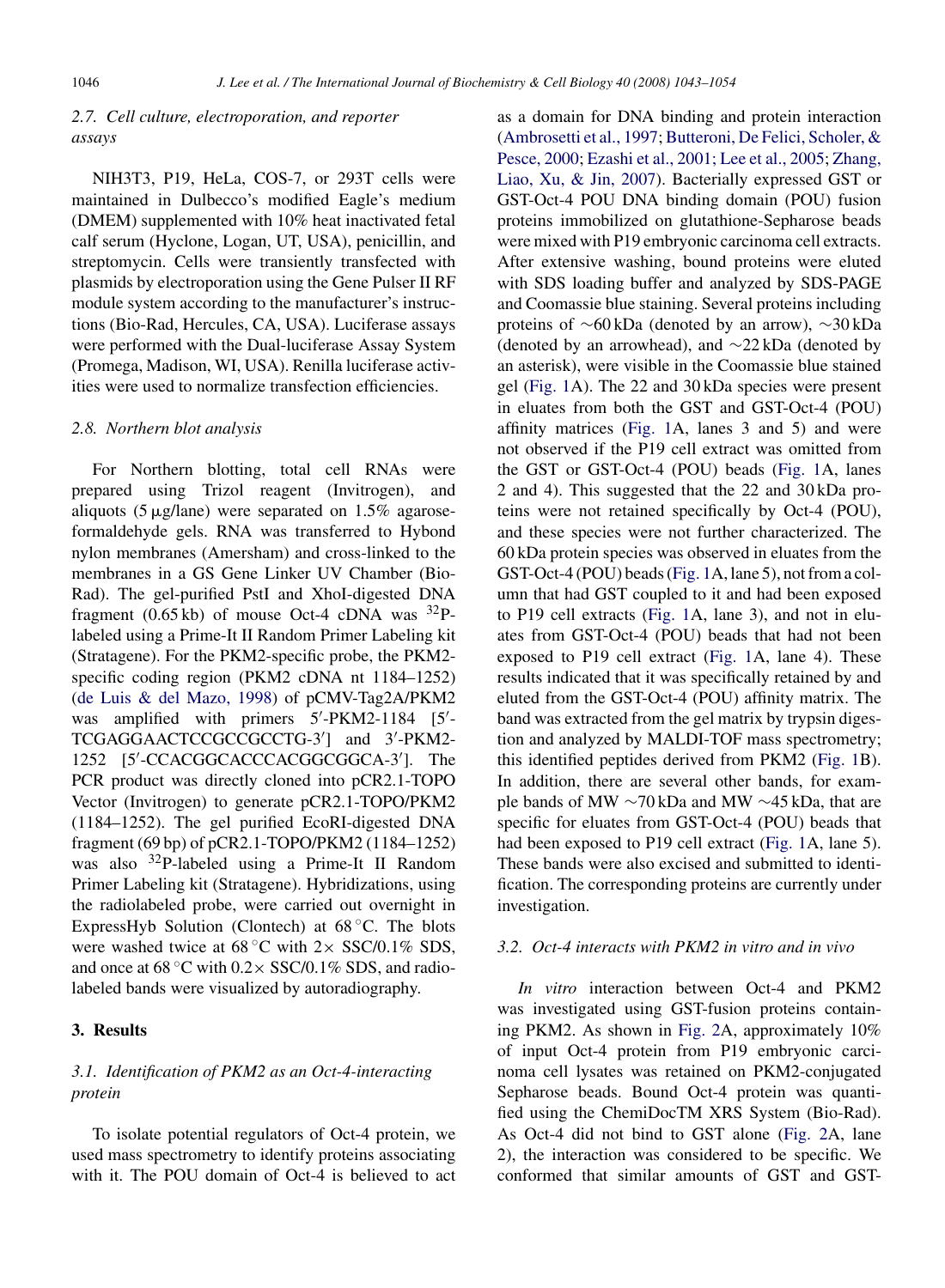<span id="page-4-0"></span>

Fig. 1. Identification of PKM2 as an Oct-4-associated protein. (A) SDS-PAGE of Oct-4 complexes isolated from P19 EC cells. Total P19 EC cell lysates were incubated with either GST or a GST fusion protein containing the POU domain of Oct-4 (indicated above the panel). Complexes were resolved by 12% SDS-PAGE and stained with Coomassie brilliant blue. Molecular mass markers are shown on the left; they are derived from prestained protein standards (broad range, New England Biolabs). The band investigated in this analysis is indicated by the arrow to the right. Lane 1, size marker; lane 2, GST; lane 3, GST plus P19 cell lysate; lane 4, GST-Oct-4 (POU); lane 5, GST-Oct-4 (POU) plus P19 cell lysate. (B) Peptide sequences of PKM2 identified by MALDI-TOF analysis. The PKM2 peptides matched by MALDI-TOF are shown with amino acid numbers displayed at both ends.

PKM2 protein were used in the pull-down assays [\(Fig. 2B](#page-5-0)).

To determine whether the interaction between Oct-4 and PKM2 occurred *in vivo*, we performed co-affinity precipitations following transfection of 293T cells with an expression vector driving the synthesis of Oct-4. For these assays, mammalian expression vectors containing Oct-4 fused to GST [pEF-BOS/GST-Oct-4], and the GST domain alone [pEF-BOS/GST], were co-transfected with pCMV-Tag2A/PKM2 plasmid (encoding Flagtagged PKM2) into 293T cells. The cells were lysed 48 h after transfection and the lysate was incubated with glutathione beads. Immunoblotting of the eluates with anti-Flag-antibody revealed that Flag-tagged PKM2 was co-precipitated with GST-Oct-4, but not with GST alone [\(Fig. 2C](#page-5-0)). These results demonstrate that Oct-4 and PKM2 associate *in vivo*.

To test the possibility that an uncharacterized eukaryotic adaptor molecule mediated the interaction between Oct-4 and PKM2, we performed the following experiment. Recombinant (His)<sub>6</sub>-tagged Oct-4 protein was purified from *Escherichia coli* and used in pull-down assays with GST-PKM2 produced in *E. coli*. As shown in [Fig. 2D](#page-5-0), the bacterially produced proteins interacted, suggesting that the Oct-4–PKM2 interaction does not require an adaptor protein.

## *3.3. The POU DNA binding domain of Oct-4 is involved in the PKM2 interaction*

To define the domain within Oct-4 required for interaction with PKM2, we performed *in vitro*GST pull-down assays with a series of Oct-4 deletion mutants. The structures of the mutants are shown schematically in [Fig. 3A](#page-6-0). As shown in [Fig. 3B](#page-6-0), PKM2 strongly bound to GST-Oct-4 (POU) [\(Fig. 3B](#page-6-0), lane 4). However, GST (lane 2) and GST fusions with Oct-4 (NTD) (lane 3) and Oct-4 (CTD) (lane 5) failed to bind, indicating that the POU domain of the Oct-4 is necessary and sufficient for interaction with PKM2. Similar amounts of the GST fusion proteins were used in the pull-down assays (data not shown).

# *3.4. The C-terminal domain of PKM2 contains an Oct-4 interacting motif*

To delineate the regions of PKM2 responsible for interaction with Oct-4, PKM2 (1–305), PKM2 (241–408), and PKM2 (307–531) were expressed as GST-fusion proteins in *E. coli* ([Fig. 4A](#page-6-0)). In GST pull-down assays with GST or the GST-PKM2 truncation mutants, deletions of PKM2 containing amino acids 307–531 interacted strongly with Oct-4, whereas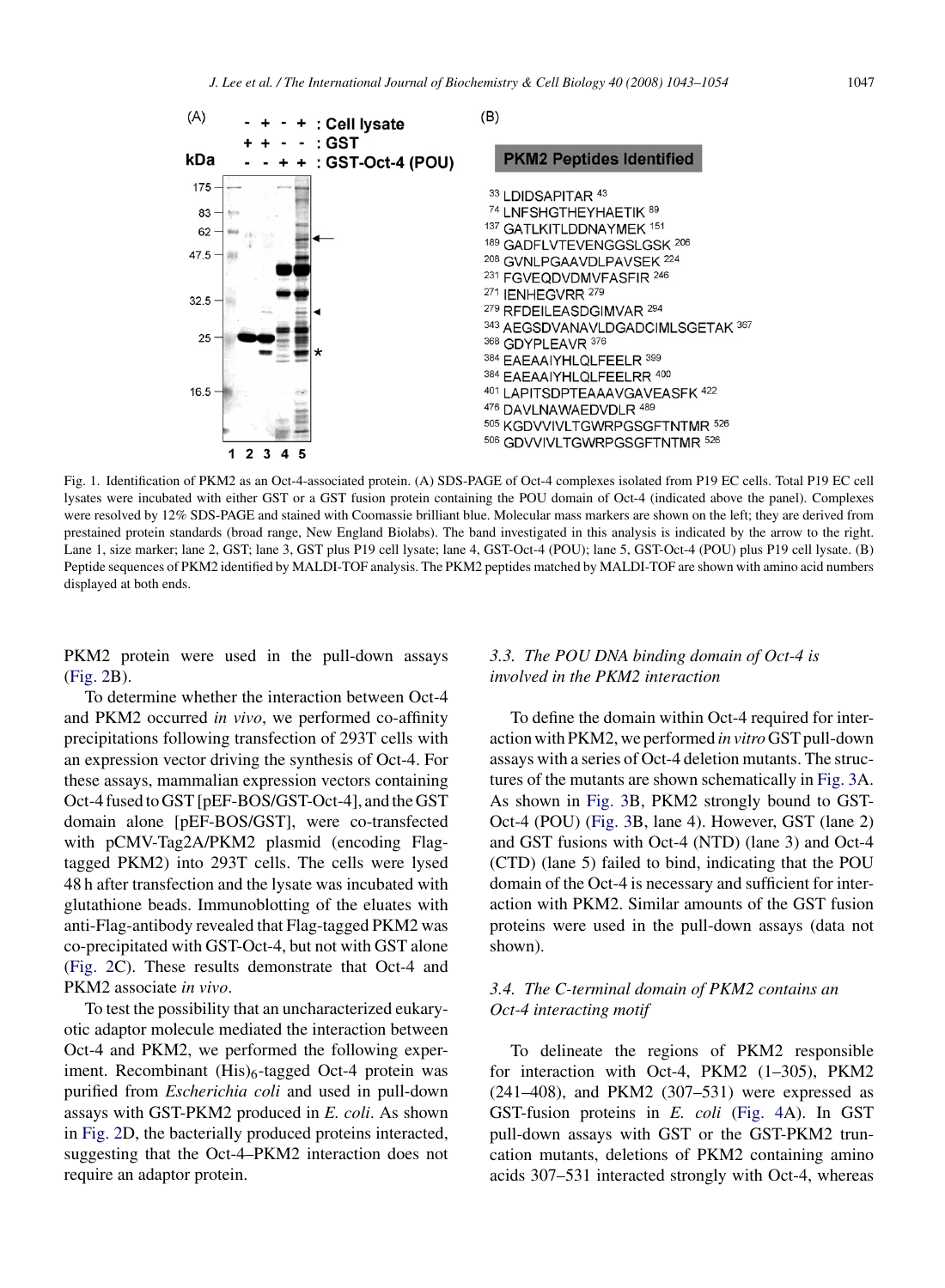<span id="page-5-0"></span>

Fig. 2. Binding of Oct-4 to PKM2 *in vitro* and *in vivo*. (A) Association of Oct-4 with PKM2 *in vitro*. GST fusion protein containing PKM2 were incubated with P19 cell lysates. An aliquot of the input (5%) and the pellets from the pull-downs were analyzed on a 12% SDS-polyacrylamide gel and bound Oct-4 protein was detected with anti-Oct-4 antibody (C10; Santa Cruz Biotechnology). The identities of the GST fusion proteins are indicated above the panel, and the positions of the molecular weight markers are indicated to the left. Oct-4 is indicated by an arrow to the right. Three independent experiments gave similar results. Lane 1, 5% input; lane 2, GST alone; lane 3, GST-PKM2. WB, Western blotting; Ab, antibody. (B) Quantitation of the GST-fusion proteins used in the GST pull-down assays. The GST fusion proteins utilized in the pull-down assays were fractionated by 12% SDS-PAGE and visualized by Coomassie blue staining. The positions of the molecular weight markers are indicated to the left. Lane 1, GST alone; lane 2, GST-fusion PKM2. (C) Co-affinity purification of Oct-4 with PKM2 from transfected cells. Forty-eight hours after transfection of 293T cells with 0.1 µg of pCMV-Tag2A/PKM2 (Flag-tagged) and either 2 µg of pEF-BOS/GST or pEF-BOS/GST-Oct-4, cell extracts were prepared as described in Section [2](#page-1-0) and affinity-precipitated with glutathione-Sepharose beads. After fractionation by SDS-polyacrylamide gel electrophoresis, the proteins were Western blotted with an anti-Flag (M2 monoclonal; Sigma) or an anti-Oct-4 (C-10) antibody. The identities of the transfected DNAs are indicated above the panel. The positions of the molecular weight markers are indicated to the left and the positions of Flag-tagged PKM2 and GST-fusion Oct-4 are indicated by the arrows to the right. Three independent experiments gave similar results. AP, affinity precipitation; Ab, antibody. (D) The interaction between Oct-4 and PKM2 is direct. Bacterially produced (His)<sub>6</sub>-tagged Oct-4 protein was incubated with GST alone or GST-PKM2 at 4 ℃ for 1 h. After extensive washing, bound Oct-4 was assessed by 12% SDS-PAGE and Western blot analysis with an anti-Oct-4 antibody (C-10). The positions of the molecular weight markers are indicated to the left and that of (His)<sub>6</sub>-tagged Oct-4 protein is indicated by the arrow to the right. Three independent experiments gave similar results. Lane 1, 5% input; lane 2, GST alone; lane 3, GST-fusion PKM2.

PKM2 (1–305) and PKM2 (241–408) did not ([Fig. 4B](#page-6-0)). These results show that the C-terminal domain (amino acids 307–631) of PKM2 binds to Oct-4. We confirmed that similar amounts of the GST fusion proteins had been used in pull-down assays (data not shown).

# *3.5. Co-expression of Oct-4 and PKM2 in ES and EC cells*

To confirm the Oct-4–PKM2 interaction *in vivo*, we performed immunofluorescence staining of the transfected cells. Consistent with a previous report ([Lee et al.,](#page-10-0)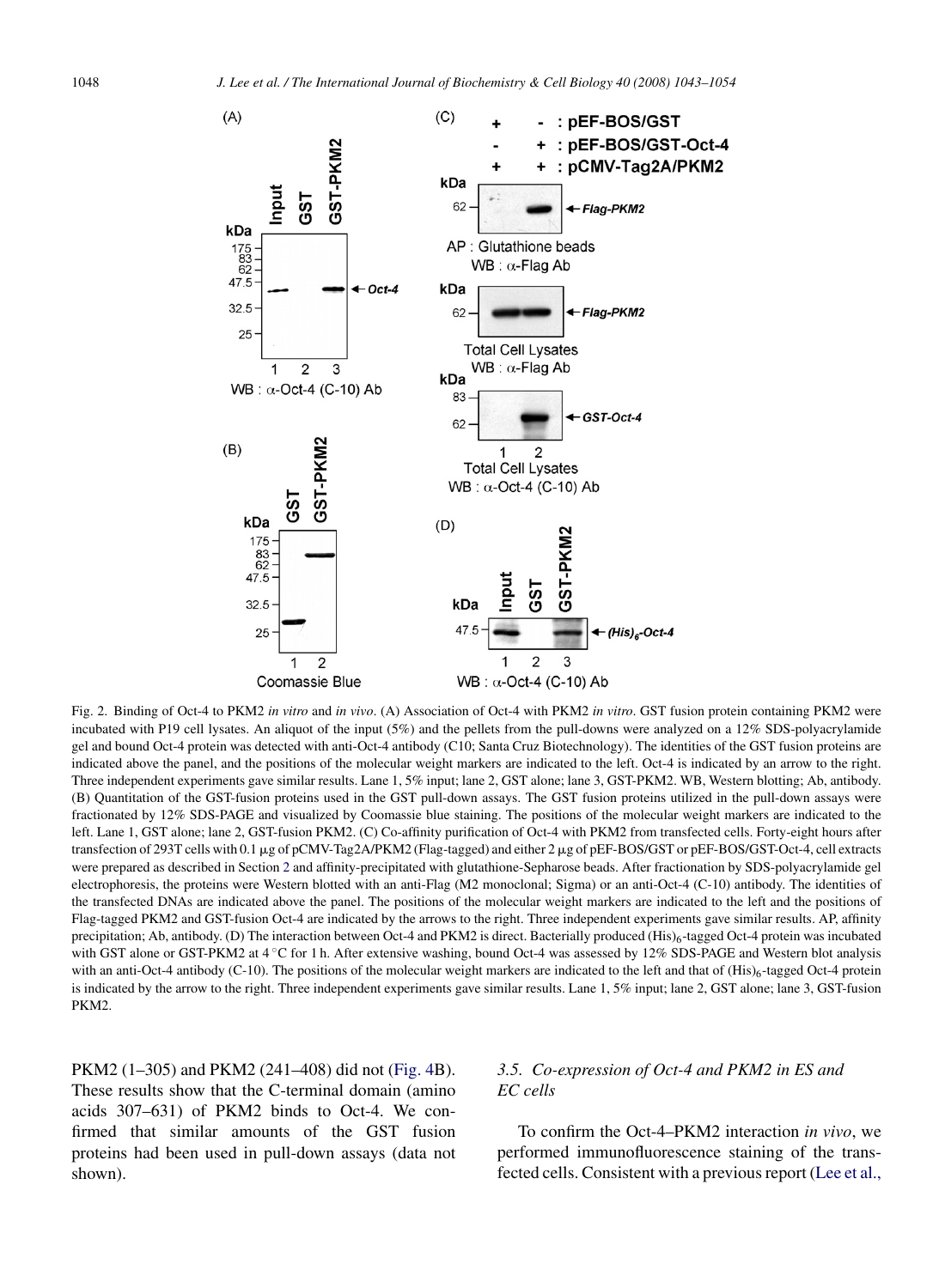<span id="page-6-0"></span>

Fig. 3. Involvement of the POU DNA binding domain of Oct-4 in the interaction with PKM2. (A) Schematic representation of the GST-Oct-4 fusion proteins and their ability to bind to PKM2. Numbers refer to amino acid residues, and binding ability is indicated by + or −. (B) Strong binding of PKM2 to GST-Oct-4 (POU). Recombinant GST-Oct-4 deletion mutants were incubated with 293T cell lysates transfected with Flag-tagged PKM2. Following GST pull-down, the bound proteins were eluted with SDS loading buffer and analyzed by Western blotting with anti-Flag antibody. The positions of molecular weight markers and of Flag-tagged PKM2 are indicated. Three independent experiments gave similar results. Lane 1, 10% input; lane 2, GST alone; lane 3, GST-fusion Oct-4 (NTD); lane 4, GST-fusion Oct-4 (POU); lane 5, GST-fusion Oct-4 (CTD). WB, Western blotting; Ab, antibody.

[2005\),](#page-10-0) Oct-4 protein localized to the nucleus in COS-7 cells [\(Fig. 5A](#page-7-0)a). The majority of PKM2 protein localized to the cytoplasm, especially in the perinuclear region [\(Fig. 5A](#page-7-0)b). However, a significant amount of PKM2 was also detected in the nucleus, as recently reported elsewhere [\(Stetak et al., 2007\)](#page-11-0) ([Fig. 5A](#page-7-0)b). Overlay images indicated that Oct-4 and PKM2 in the nucleoplasm partially overlapped ([Fig. 5A](#page-7-0)c). Similar results were obtained in 293T cells (data not shown). Therefore, we conclude that Oct-4 and a nuclear form of PKM2 colocalize, or exist in close proximity.

We investigated the expression patterns of these two mRNAs by Northern blot analysis of total RNA from six different cell lines including embryonic stem cells. As reported previously ([Okamoto et al., 1990;](#page-11-0) [Scholer,](#page-11-0) [Balling, Hatzopoulos, Suzuki, & Gruss, 1989;](#page-11-0) [Scholer,](#page-11-0) [Hatzopoulos, Balling, Suzuki, & Gruss, 1989\),](#page-11-0) Oct-4 expression was detected in ES cells and EC cells, but not in NIH3T3, mouse embryonic fibroblasts (MEF), HeLa, and 293T cell lines ([Fig. 5B](#page-7-0), upper gel). The



Fig. 4. Mapping the PKM2 region that interacts with Oct-4. (A) Schematic representation of the GST-PKM2 fusion proteins and their ability to bind to Oct-4. Numbers refer to amino acid residues and binding ability is indicated by + or  $-$ . (B) Binding of PKM2 (307–531) to Oct-4. Recombinant GST-PKM2 deletion mutants were incubated with P19 cell lysates. Aliquots of the input and the pellets from the GST pull-down assays were analyzed by 15% SDS-polyacrylamide gel electrophoresis, and bound Oct-4 was detected by Western blotting. The positions of molecular weight markers and of Oct-4 are indicated. Three independent experiments gave similar results. Lane 1, 10% input; lane 2, GST alone; lane 3, GST-fusion PKM2 (1–305); lane 4, GST-fusion PKM2 (241–408); lane 5, GST-fusion PKM2 (307–531). WB, Western blotting; Ab, antibody.

expression profile of PKM2 in these same cell lines was also assessed by Northern blotting. The PKM2 gene was expressed highly in ES and EC cells; moderately in HeLa cells; and at a very low level in NIH3T3, MEF, and 293T cells ([Fig. 5B](#page-7-0), middle gel). These results show that Oct-4 and PKM2 are expressed in ES and EC cells. Roughly equal amounts of total RNA were examined for each of the cell lines [\(Fig. 5B](#page-7-0), lower gel).

# *3.6. PKM2 modulates Oct-4-dependent transactivation*

To investigate the consequences of the Oct-4–PKM2 interaction, we measured the effect of PKM2 expression on transcriptional activation by Oct-4. This was done in COS-7 and HeLa cells by examining gene expression from a luciferase-based reporter plasmid transfected along with pcDNA3/Oct-4, with or without cotransfection of pCMV-Tag2A/PKM2. The structure of the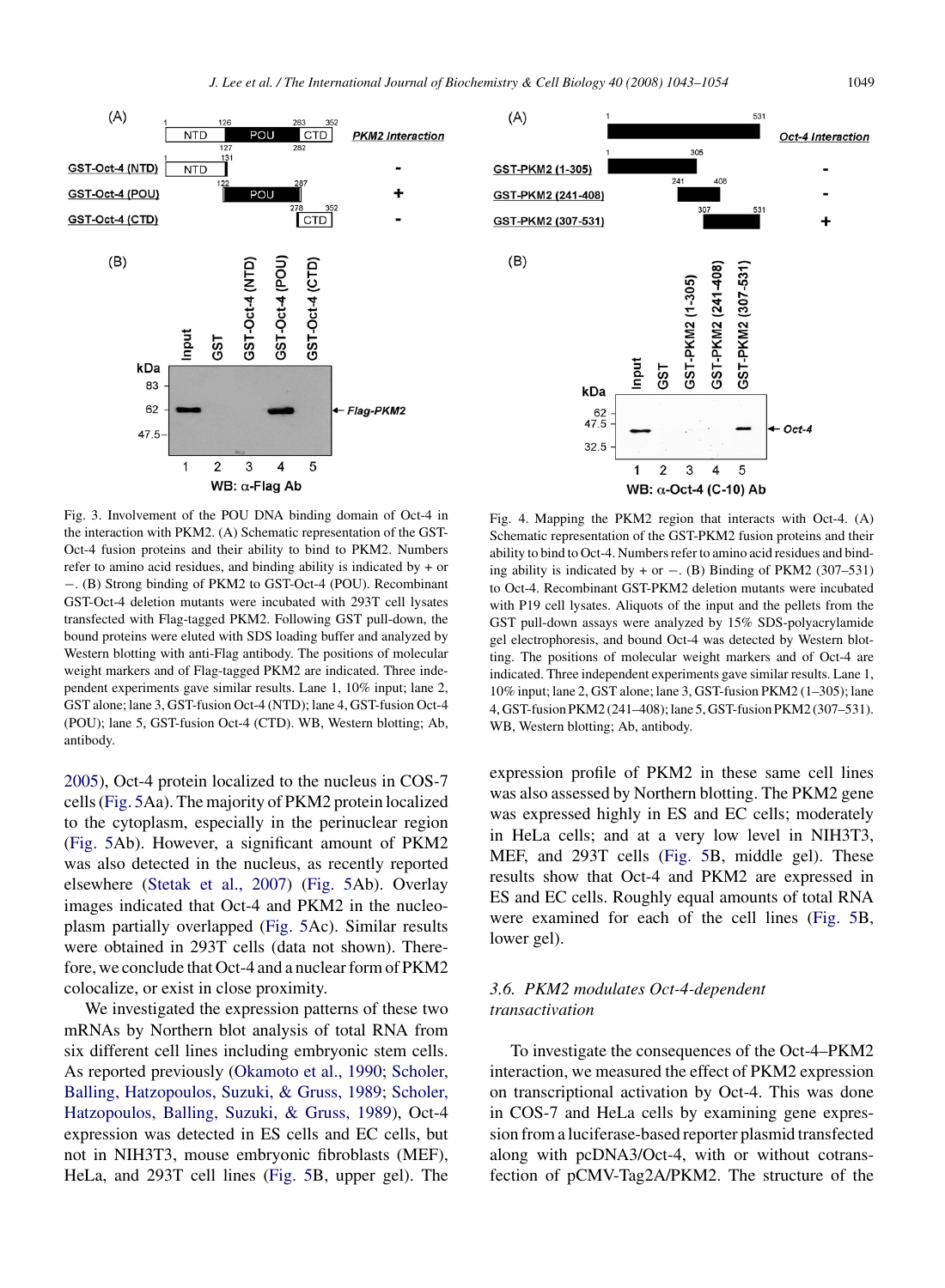<span id="page-7-0"></span>



Fig. 5. Expression of Oct-4 and PKM2 in cells. (A) Subcellular localization of Oct-4 and PKM2 proteins in COS-7 cells. COS-7 cells grown on coverslips were transfected with mammalian expression vectors encoding Oct-4 or Flag-tagged PKM2 proteins. Transiently transfected cells were fixed with an acetone/methanol mixture and incubated with primary antibodies for Oct-4 (C-10) or Flag tag (F7425, rabbit polyclonal). The subcellular distribution of Oct-4 or PKM2 was examined using a confocal laser scanning microscope (LSM5 Pascal, Carl Zeiss Co. Ltd.). The merged image shows colocalization. Three independent experiments gave similar results. (B) Northern blot analysis of Oct-4 and PKM2 mRNA in mouse and human cells. Mouse ES (lane 1), P19 mouse EC (lane 2), NIH3T3 (lane 3), mouse embryonic fibroblast (lane 4), HeLa (lane 5), and 293T (lane 6) cells were harvested and total RNA prepared. Total RNA was fractionated on a 6% formaldehyde–1.5% agarose gel, transferred to a Nylon membrane, and probed with Oct-4 (upper panel), or PKM2 (middle panel) cDNAs as described in Section [2. E](#page-1-0)thidium bromide (EtBr) staining of the agarose gel used for the Northern blotting is shown to demonstrate that approximately similar amounts of total RNA were loaded in each lane (lower panel). Arrowheads indicate the positions of migration of the respective RNAs.

reporter plasmid used is shown schematically in [Fig. 6A](#page-8-0). The introduction of Oct-4 into COS-7 cells activated transcription (up to  $\sim$ 20-fold) from pOct-4 (10×) TATA luc, a reporter plasmid containing the TATA minimal promoter with 10 Oct-4 binding sites [\(Lee et al., 2005\)](#page-10-0) driving synthesis of Renilla luciferase ([Fig. 6B](#page-8-0), left panel, lane 3). Interestingly, PKM2 augmented Oct-4 mediated transactivation up to ∼2.5-fold ([Fig. 6B](#page-8-0), left panel, lane 4). Similar results were obtained in HeLa cells [\(Fig. 6B](#page-8-0), right panel). To confirm that these effects of PKM2 were not the result of increased Oct-4 protein levels, cell extracts prepared from COS-7 and HeLa cells transfected with the Oct-4 expression plasmid in the presence or absence of PKM2 expression were examined by Western blotting ([Fig. 6C](#page-8-0)). Fractionation of the cell extracts and probing with anti-Oct-4 antibody demonstrated no increase in exogenously expressed Oct-4 protein in the COS-7 cells (left panels). Similar results were obtained in HeLa cells (right panels). The EGFP expression plasmid served as an internal control for monitoring transfection efficiency (bottom panels).

## **4. Discussion**

In this work we report the identification and characterization of an Oct-4-activating protein. Identification of PKM2 as an Oct-4-interacting partner was achieved by affinity chromatography of P19 embryonic carcinoma cell extracts on immobilized Oct-4 ([Fig. 1\).](#page-4-0) We used POU DNA binding domain of Oct-4 as bait for affinity chromatography, because Oct-4 (POU) is believed to act as a domain for protein interaction ([Lee et al., 2005\).](#page-10-0) Native affinity precipitation from transiently transfected 293T cell extracts revealed association of PKM2 with Oct-4 *in vivo* ([Fig. 2\).](#page-5-0) In addition, GST pull-down assays revealed that the POU DNA binding domain is required for interaction with the C-terminal region of PKM2 ([Figs. 3 and 4\).](#page-6-0) Functionally, PKM2 enhances transcriptional activation by Oct-4 ([Fig. 6\).](#page-8-0)

Although it is known as a metabolic enzyme, PKM2 is able to stimulate Oct-4-mediated transcriptional activation ([Fig. 6\).](#page-8-0) However, this is not the first case of a metabolic enzyme involved in transcription. Like PKM2, GAPDH, was recently identified as a component of the eukaryotic transcription machinery [\(Zheng, Roeder, &](#page-11-0) [Luo, 2003\).](#page-11-0) Using an *in vitro* assay involving stimulation of Oct-1 transcription, OCA-S was chromatographically purified from a HeLa cell nuclear extract, and subsequent analysis demonstrated that GAPDH was part of the OCA-S complex implicated in regulating histone gene expression. OCA-S is a multicomponent Oct-1 coactivator that is essential for S phase-dependent histone H2B transcription. Interestingly, GAPDH binds directly to the Oct-1 transcription factor, is selectively recruited to the H2B promoter in S phase, and has an intrinsic activation domain, indicating that it interacts with an as-yet-unidentified component of the basal RNA polymerase II transcription machinery ([Zheng et al., 2003\).](#page-11-0) In addition, GAPDH is involved in the regulation of transactivation by the hTAF $_H$ 68-TEC oncoprotein [\(Kim, Lee,](#page-10-0) [& Kim, 2007\).](#page-10-0) This effect is dose-dependent and requires the region of GAPDH that interacts with  $hTAF_{II}68-TEC$ . Thus, it would be interesting to determine if PKM2 is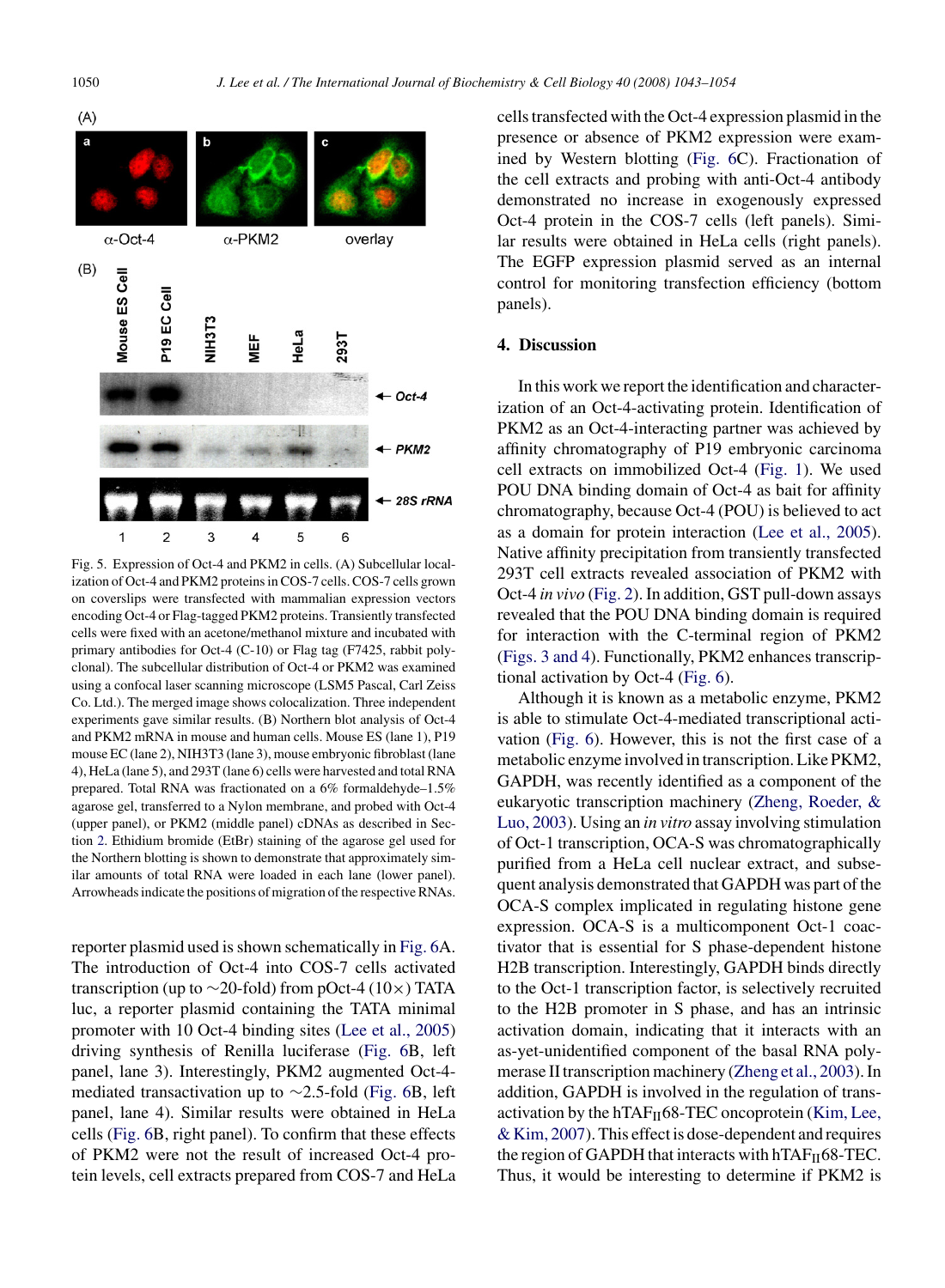<span id="page-8-0"></span>

Fig. 6. PKM2 enhances Oct-4-mediated transcription. (A) Schematic representation of the reporter plasmid used in this study. The pOct-4 (10×)TATA luc reporter plasmid contains 10 copies of Oct-4 binding site upstream of a basal promoter-luciferase gene construct. The 10 copies of Oct-4 recognition sites are indicated by solid bars, the TATA box is represented by a shaded box, and the luciferase gene is indicated by a solid box. (B) Stimulation of Oct-4-mediated transactivation by PKM2 in COS-7 (left panel) and HeLa (right panel) cells. 4 µg of pcDNA3/Oct-4 (bars 3 and 4) or pcDNA3 plasmid (bars 1 and 2) were co-transfected with 4 µg of pCMV-Tag2A (bars 1 and 3) or pCMV-Tag2A/PKM2 expression plasmid (bars 2 and 4) into COS-7 (left panel) and HeLa (right panel) cells. After 48 h the cells were harvested and luciferase assays performed. The experiments were repeated three times, and the averages of two independent experiments are presented with error bars. (C) Western blot analysis of Oct-4 levels in extracts of the transfected cells to confirm that an equal amount of the exogenous Oct-4 was expressed irrespective of PKM2 overexpression. COS-7 (left panels) or HeLa (right panels) cells were transfected with expression plasmids for Oct-4 in combination with PKM2. 48 h post-transfection, the cells were harvested and lysed. A portion of each cell extract was separated by SDS-PAGE and immunoblotted with anti-Oct-4 (top panel), -PKM2 (middle panel) or -EGFP (bottom panel) antibodies as indicated. The positions of the molecular mass markers are indicated on the left-hand side, and those of Oct-4, Flag-PKM2, and EGFP are indicated by arrows on the right-hand side. The pEGFP-N1 vector was included as a control for transfection efficiency.

a component of the eukaryotic transcription machinery and interacts with other transcriptional regulators.

Oct-4 is a central mediator of the undifferentiated pluripotent state of embryonic stem cells [\(Pesce &](#page-11-0) [Scholer, 2001\).](#page-11-0) Maintaining Oct-4 activity within a certain range appears to be critical for stem cell self-renewal, with any increase or decrease triggering differentiation to endoderm/mesoderm or trophectoderm, respectively [\(Niwa et al., 2000\).](#page-11-0) The biological activities of transcription factors including Oct-4 can be modulated by many stimuli, such as growth factors, cytokines, viruses, a wide variety of bacteria or bacterial products, and also environmental stresses. The adenovirus E1A oncoprotein binds to the POU DNA binding domain of Oct-4. Interestingly, transactivation by Oct-4 is strongly stimulated in the presence of E1A ([Scholer, Ciesiolka, &](#page-11-0) [Gruss, 1991\).](#page-11-0) There are four well-conserved regions (CRs) in E1A ([Avvakumov, Kajon, Hoeben, & Mymryk,](#page-9-0) [2004;](#page-9-0) [Berk, 2005\).](#page-9-0) Among them, E1A CR3 functions as a strong activation domain (AD) when tethered to a promoter by the GAL4 DNA-binding domain ([Lillie](#page-10-0) [& Green, 1989;](#page-10-0) [Martin, Lillie, & Green, 1990\).](#page-10-0) Another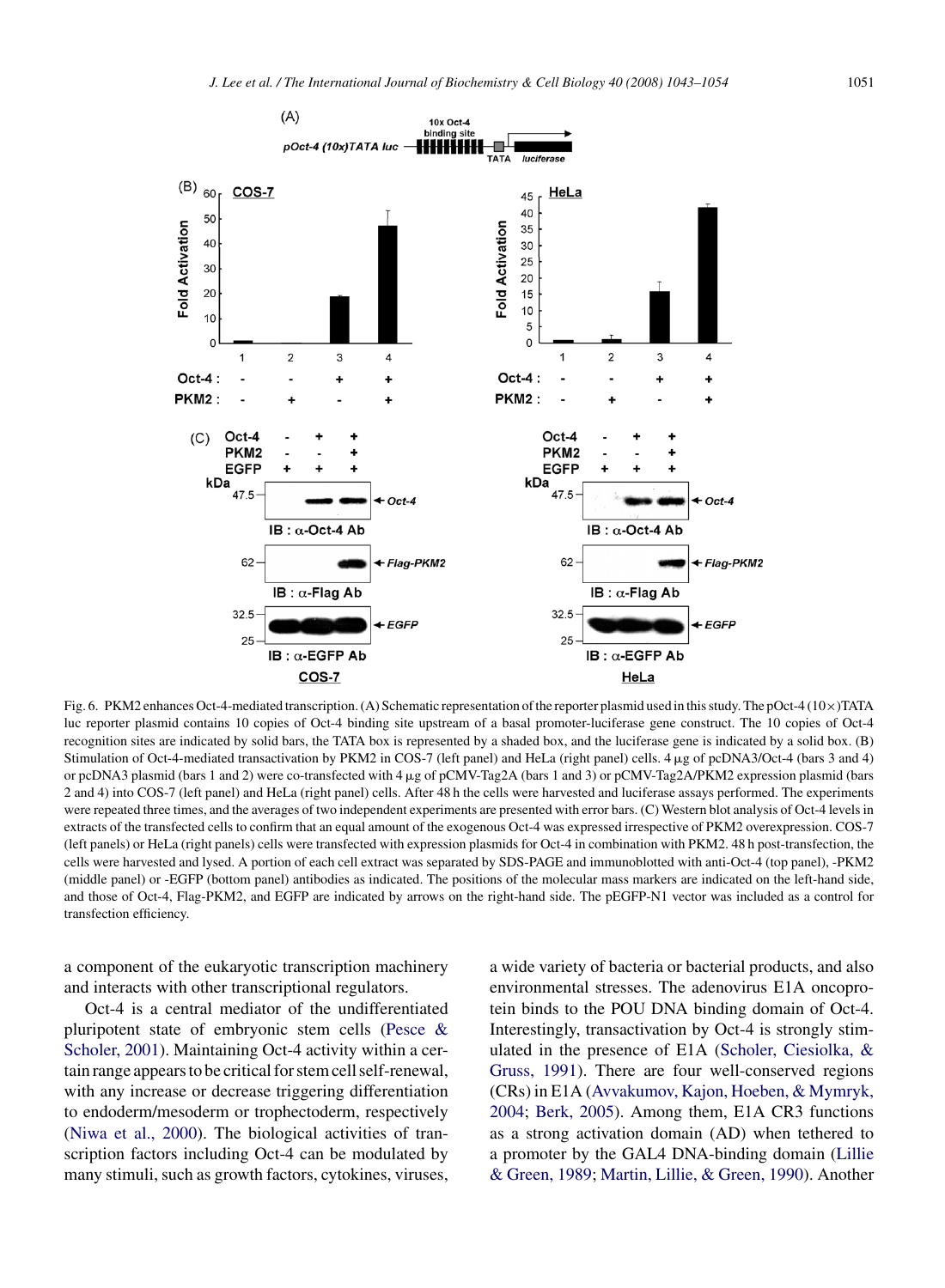<span id="page-9-0"></span>oncoprotein, E7, encoded by the oncogenic human papilloma virus (HPV) type 16 also binds to the POU DNA binding domain of Oct-4 and stimulates Oct-4-mediated transactivation [\(Brehm et al., 1999\).](#page-10-0) Since E7 is known to be involved in modulating PKM2 activity [\(Mazurek](#page-10-0) [et al., 2001; Zwerschke et al., 1999\),](#page-10-0) it is tempting to speculate that there is a linkage between the physical interaction of E7 with PKM2 and the transcriptional activity of Oct-4.

Several genes responsible for developmental alterations have been incontrovertibly linked to human cancers. There are numerous examples in which alterations in embryonic gene expression are correlated with the development of human cancers [\(Calvo & Drabkin,](#page-10-0) [2000\).](#page-10-0) Interestingly, Oct-4 is expressed in all breast cancer cell lines and human primary breast carcinomas, but not in normal human breast tissue ([Jin et al.,](#page-10-0) [1999\).](#page-10-0) The pyruvate kinase isoenzyme PKM2 is also expressed in proliferating cells [\(Eigenbrodt, Basenau,](#page-10-0) [Holthusen, Mazurek, & Fischer, 1997\)](#page-10-0) and is known to be associated with the metabolic shift characteristic of tumor cells [\(Mazurek & Eigenbrodt, 2003;](#page-10-0) [Mazurek](#page-10-0) [et al., 2005\).](#page-10-0) It is believed that the loss of a tissuespecific PK isoenzyme, PKL (pyruvate kinase type L), in liver, or PKM1 (pyruvate kinase type M1) in brain, and the subsequent expression of PKM2 is one of the first steps in multistep carcinogenesis [\(Hacker, Steinberg, &](#page-10-0) [Bannasch, 1998\).](#page-10-0) Although it is not known if PKM2 is expressed in human breast cancer cells, it would be of interest to determine whether it can collaborate with Oct-4 to transform cells into human primary breast carcinomas.

PKM2 was present in both the cytoplasm and nucleus of COS-7 cells and the majority of PKM2 protein localized to the cytoplasm, especially to the perinuclear region ([Fig. 5\).](#page-7-0) Even though we found that Oct-4 and PKM2 proteins partially overlapped in the nucleoplasm, this is basically a two-dimensional observation. Because biological entities, such as Oct-4 and PKM2 proteins are distributed in a three-dimensional manner within cells, *Z*-axis analysis would provide more accurate information about the Oct-4–PKM2 interaction *in vivo*. Thus, it would be of value to image specimens in layers by moving the focal plane in precise steps with a motorized microscope z-drives or piezo-objective movers. In addition, it has been recently reported that PKM2 is translocated to the nucleus in response to TT-232 (a structural somatostatin analogue with a cyclopenta ring structure) and various apoptotic agents ([Stetak et](#page-11-0) [al., 2007\).](#page-11-0) However, it is not clear whether PKM2 contains nuclear localization or nuclear export signals. Because Oct-4 activity is positively modulated by PKM2

([Fig. 6\),](#page-8-0) it would be interesting to see whether accumulation of PKM2 in the nucleus modulates Oct-4 activity.

In conclusion, the findings of this study provide new evidence that Oct-4 function can be modulated by PKM2. The identification of both positive and negative regulators of Oct-4 activation provides tools for enumerating and elucidating the various Oct-4 signaling pathway. The isolated components can also be used as bait to identify interacting proteins in biochemical or yeast two-hybrid experiments. Targeted disruption of the corresponding genes in mice will then provide information about the physiological functions of these components and the signaling pathways mediated by them.

## **Acknowledgements**

This research was supported by a grant (SC2090) from the Stem Cell Research Center of the 21st Century Frontier Research Program funded by the Ministry of Science and Technology, Republic of Korea, by a grant (Code #20070501034009) from BioGreen21 Program, Rural Development Administration, Republic of Korea, and by the Seoul Research and Business Development Program (10816), Republic of Korea. JL was a recipient of Seoul Science Fellowships and of a research fellowship BK21 from the Ministry of Education and Human Resources Development.

#### **Appendix A. Supplementary data**

Supplementary data associated with this article can be found, in the online version, at [doi:10.1016/j.](http://dx.doi.org/10.1016/j.biocel.2007.11.009) biocel.2007.11.009.

## **References**

- Ambrosetti, D. C., Basilico, C., & Dailey, L. (1997). Synergistic activation of the fibroblast growth factor 4 enhancer by Sox2 and Oct-3 depends on protein–protein interactions facilitated by a specific spatial arrangement of factor binding sites. *Mol. Cell. Biol.*, *17*, 6321–6329.
- Avvakumov, N., Kajon, A. E., Hoeben, R. C., & Mymryk, J. S. (2004). Comprehensive sequence analysis of the E1A proteins of human and simian adenoviruses. *Virology*, *329*, 477–492.
- Bahnemann, R., Domingo, M., Eigenbrodt, E., & Reinacher, M. (1990). Immunohistologic photometric quantification of pyruvate kinase content of rat tumors. *Verh. Dtsch. Ges. Pathol.*, *74*, 373–375.
- Ben-Shushan, E., Thompson, J. R., Gudas, L. J., & Bergman, Y. (1998). Rex-1, a gene encoding a transcription factor expressed in the early embryo, is regulated via Oct-3/4 and Oct-6 binding to an octamer site and a novel protein, Rox-1, binding to an adjacent site. *Mol. Cell. Biol.*, *18*, 1866–1878.
- Berk, A. J. (2005). Recent lessons in gene expression, cell cycle control, and cell biology from adenovirus. *Oncogene*, *24*, 7673–7685.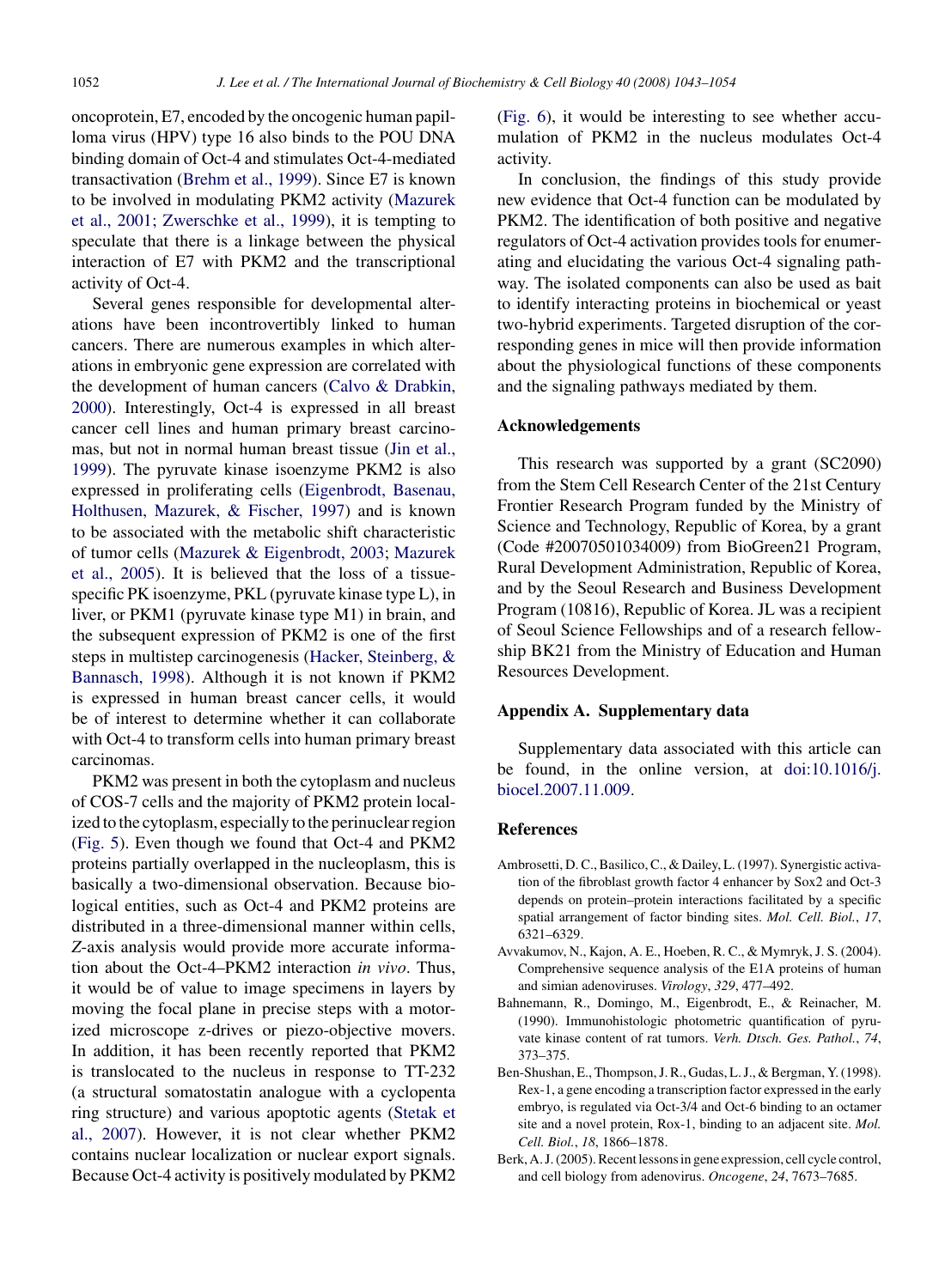- <span id="page-10-0"></span>Brehm, A., Ohbo, K., Zwerschke, W., Botquin, V., Jansen-Durr, P., & Scholer, H. R. (1999). Synergism with germ line transcription factor Oct-4: Viral oncoproteins share the ability to mimic a stem cell-specific activity. *Mol. Cell. Biol.*, *19*, 2635–2643.
- Burdon, T., Smith, A., & Savatier, P. (2002). Signalling, cell cycle and pluripotency in embryonic stem cells. *Trends Cell Biol.*, *12*, 432–438.
- Butteroni, C., De Felici, M., Scholer, H. R., & Pesce, M. (2000). Phage display screening reveals an association between germline-specific transcription factor Oct-4 and multiple cellular proteins. *J. Mol. Biol.*, *304*, 529–540.
- Calvo, R., & Drabkin, H. A. (2000). Embryonic genes in cancer. *Ann. Oncol.*, *11*(Suppl. 3), 207–218.
- de Luis, O., & del Mazo, J. (1998). Gene expression of mouse M1 and M2 pyruvate kinase isoenzymes correlates with differential poly[A] tract extension of their mRNAs during the development of spermatogenesis. *Biochim. Biophys. Acta*, *1396*, 294–305.
- Discher, D. J., Bishopric, N. H., Wu, X., Peterson, C. A., & Webster, K. A. (1998). Hypoxia regulates beta-enolase and pyruvate kinase-M promoters by modulating Sp1/Sp3 binding to a conserved GC element. *J. Biol. Chem.*, *273*, 26087–26093.
- Eigenbrodt, E., Basenau, D., Holthusen, S., Mazurek, S., & Fischer, G. (1997). Quantification of tumor type M2 pyruvate kinase (Tu M2-PK) in human carcinomas. *Anticancer Res.*, *17*, 3153–3156.
- Ezashi, T., Ghosh, D., & Roberts, R. M. (2001). Repression of Ets-2-induced transactivation of the tau interferon promoter by Oct-4. *Mol. Cell. Biol.*, *21*, 7883–7891.
- Fukushima, A., Okuda, A., Nishimoto, M., Seki, N., Hori, T. A., & Muramatsu, M. (1998). Characterization of functional domains of an embryonic stem cell coactivator UTF1 which are conserved and essential for potentiation of ATF-2 activity. *J. Biol. Chem.*, *273*, 25840–25849.
- Goto, T., Adjaye, J., Rodeck, C. H., & Monk, M. (1999). Identification of genes expressed in human primordial germ cells at the time of entry of the female germ line into meiosis. *Mol. Hum. Reprod.*, *5*, 851–860.
- Guminska, M., Ignacak, J., Kedryna, T., & Stachurska, M. B. (1997). Tumor-specific pyruvate kinase isoenzyme M2 involved in biochemical strategy of energy generation in neoplastic cells. *Acta Biochim. Pol.*, *44*, 711–724.
- Hacker, H. J., Steinberg, P., & Bannasch, P. (1998). Pyruvate kinase isoenzyme shift from L-type to M2-type is a late event in hepatocarcinogenesis induced in rats by a choline-deficient/DLethionine-supplemented diet. *Carcinogenesis*, *19*, 99–107.
- Hansis, C., Grifo, J. A., & Krey, L. C. (2000). Oct-4 expression in inner cell mass and trophectoderm of human blastocysts. *Mol. Hum. Reprod.*, *6*, 999–1004.
- Herr, W., & Cleary, M. A. (1995). The POU domain: Versatility in transcriptional regulation by a flexible two-in-one DNA-binding domain. *Genes Dev.*, *9*, 1679–1693.
- Imamura, K., & Tanaka, T. (1982). Pyruvate kinase isozymes from rat. *Methods Enzymol.*, *90*(Part E), 150–165.
- Imamura, K., Taniuchi, K., & Tanaka, T. (1972). Multimolecular forms of pyruvate kinase. II. Purification of M2-type pyruvate kinase from Yoshida ascites hepatoma 130 cells and comparative studies on the enzymological and immunological properties of the three types of pyruvate kinases, L, M1, and M2. *J. Biochem. (Tokyo)*, *72*, 1001–1015.
- Jin, T., Branch, D. R., Zhang, X., Qi, S., Youngson, B., & Goss, P. E. (1999). Examination of POU homeobox gene expression in human breast cancer cells. *Int. J. Cancer*, *81*, 104–112.
- Kim, J., Lee, J. M., Branton, P. E., & Pelletier, J. (1999). Modification of EWS/WT1 functional properties by phosphorylation.*Proc. Natl. Acad. Sci. U.S.A.*, *96*, 14300–14305.
- Kim, S. Y., Kim, Y. S., & Bahk, Y. Y. (2003). Proteome changes induced by expression of tumor suppressor PTEN. *Mol. Cells*, *15*, 396–405.
- Kim, S., Lee, J., & Kim, J. (2007). Regulation of oncogenic transcription factor hTAF(II)68-TEC activity by human glyceraldehyde-3-phosphate dehydrogenase (GAPDH). *Biochem. J.*, *404*, 197–206.
- Kraft, H. J., Mosselman, S., Smits, H. A., Hohenstein, P., Piek, E., Chen, Q., et al. (1996). Oct-4 regulates alternative platelet-derived growth factor alpha receptor gene promoter in human embryonal carcinoma cells. *J. Biol. Chem.*, *271*, 12873–12878.
- Kress, S., Stein, A., Maurer, P., Weber, B., Reichert, J., Buchmann, A., et al. (1998). Expression of hypoxia-inducible genes in tumor cells. *J. Cancer Res. Clin. Oncol.*, *124*, 315–320.
- Kuroda, T., Tada, M., Kubota, H., Kimura, H., Hatano, S. Y., Suemori, H., et al. (2005). Octamer and Sox elements are required for transcriptional cis regulation of Nanog gene expression. *Mol. Cell. Biol.*, *25*, 2475–2485.
- Lamb, K. A., & Rizzino, A. (1998). Effects of differentiation on the transcriptional regulation of the FGF-4 gene: Critical roles played by a distal enhancer. *Mol. Reprod. Dev.*, *51*, 218–224.
- Lee, H. J., Kim, S., Pelletier, J., & Kim, J. (2004). Stimulation of hTAFII68 (NTD)-mediated transactivation by v-Src. *FEBS Lett.*, *564*, 188–198.
- Lee, J., Rhee, B. K., Bae, G. Y., Han, Y. M., & Kim, J. (2005). Stimulation of Oct-4 activity by Ewing's sarcoma protein. *Stem Cells*, *23*, 738–751.
- Lillie, J. W., & Green, M. R. (1989). Transcription activation by the adenovirus E1a protein. *Nature*, *338*, 39–44.
- Liu, L., & Roberts, R. M. (1996). Silencing of the gene for the beta subunit of human chorionic gonadotropin by the embryonic transcription factor Oct-3/4. *J. Biol. Chem.*, *271*, 16683–16689.
- Liu, L., Leaman, D., Villalta, M., & Roberts, R. M. (1997). Silencing of the gene for the alpha-subunit of human chorionic gonadotropin by the embryonic transcription factor Oct-3/4. *Mol. Endocrinol.*, *11*, 1651–1658.
- Martin, K. J., Lillie, J. W., & Green, M. R. (1990). Evidence for interaction of different eukaryotic transcriptional activators with distinct cellular targets. *Nature*, *346*, 147–152.
- Mazurek, S., & Eigenbrodt, E. (2003). The tumor metabolome. *Anticancer Res.*, *23*, 1149–1154.
- Mazurek, S., Zwerschke, W., Jansen-Durr, P., & Eigenbrodt, E. (2001). Metabolic cooperation between different oncogenes during cell transformation: Interaction between activated ras and HPV-16 E7. *Oncogene*, *20*, 6891–6898.
- Mazurek, S., Grimm, H., Boschek, C. B., Vaupel, P., & Eigenbrodt, E. (2002). Pyruvate kinase type M2: A crossroad in the tumor metabolome. *Br. J. Nutr.*, *87*(Suppl. 1), S23–S29.
- Mazurek, S., Boschek, C. B., Hugo, F., & Eigenbrodt, E. (2005). Pyruvate kinase type M2 and its role in tumor growth and spreading. *Semin. Cancer Biol.*, *15*, 300–308.
- Nakashima, K., Miwa, S., Oda, S., Tanaka, T., & Imamura, K. (1974). Electrophoretic and kinetic studies of mutant erythrocyte pyruvate kinases. *Blood*, *43*, 537–548.
- Nichols, J., Zevnik, B., Anastassiadis, K., Niwa, H., Klewe-Nebenius, D., Chambers, I., et al. (1998). Formation of pluripotent stem cells in the mammalian embryo depends on the POU transcription factor Oct4. *Cell*, *95*, 379–391.
- Nishimoto, M., Fukushima, A., Okuda, A., & Muramatsu, M. (1999). The gene for the embryonic stem cell coactivator UTF1 carries